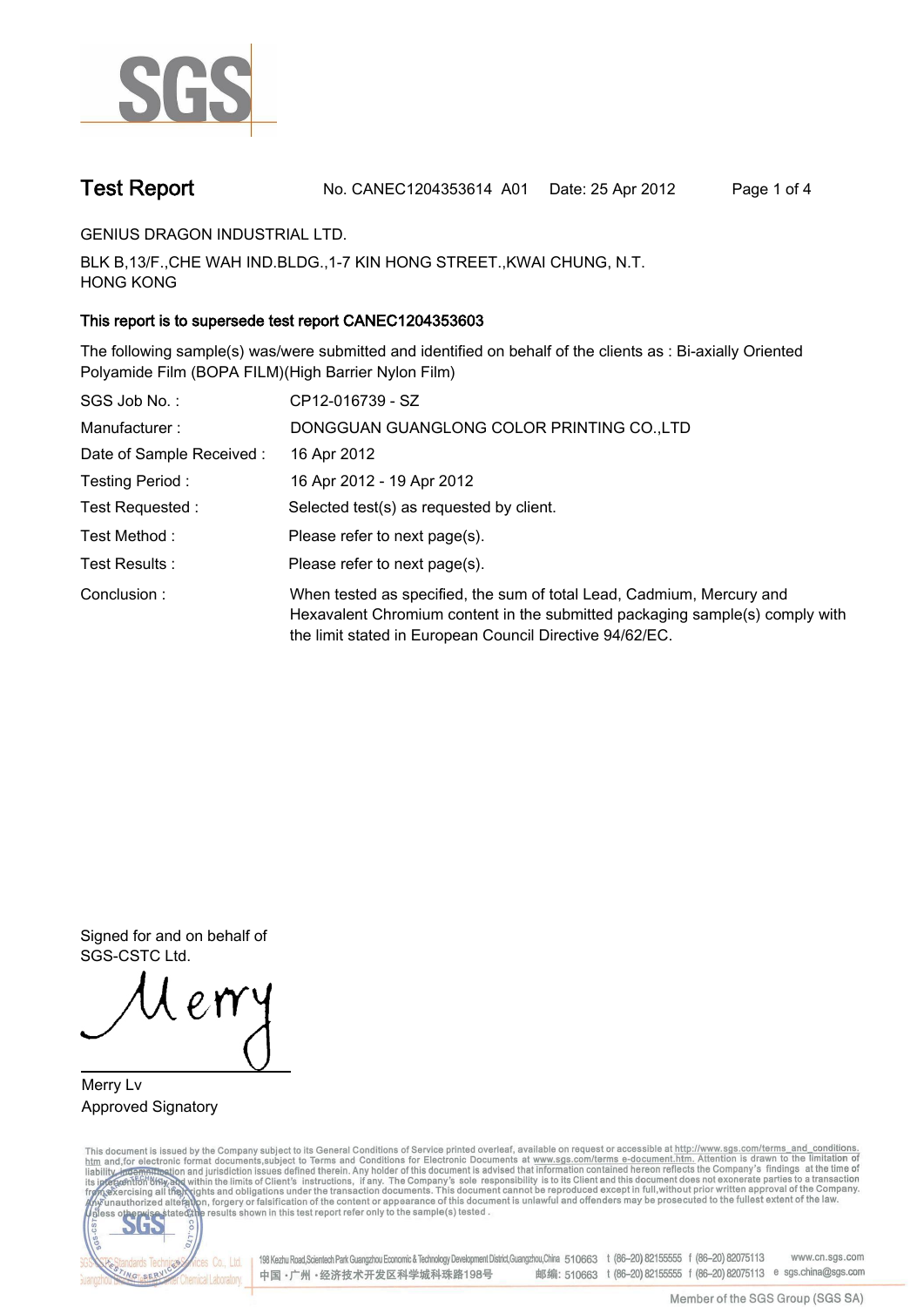

**Test Report. No. CANEC1204353614 A01 Date: 25 Apr 2012. Page 2 of 4.**

**Test Results :.**

**Test Part Description :.**

| Specimen No. | <b>SGS Sample ID</b> | <b>Description</b> |  |
|--------------|----------------------|--------------------|--|
|              | CAN12-043536.001     | Transparent film   |  |

NG SER

Chemical Laboratory.

**Remarks :.(1) 1 mg/kg = 1 ppm = 0.0001%.**

**(2) MDL = Method Detection Limit.**

- **(3) ND = Not Detected ( < MDL ).**
- **(4) "-" = Not Regulated.**

## **European Directive 94/62/EC – Total Lead, Cadmium, Mercury and Hexavalent Chromium Content.**

**Test Method :. With reference to GZTC CHEM-TOP-174-01. Analysis of Cadmium, Lead, Mercury were performed by ICP-OES. Analysis of Hexavalent Chromium (Cr(VI)) was performed by UV-Vis.**

| Test Item(s)                 | Limit | <u>Unit</u> | <b>MDL</b> | <u>001</u> |
|------------------------------|-------|-------------|------------|------------|
| Cadmium (Cd)                 | -     | mg/kg       | 5          | ND         |
| Lead (Pb)                    | -     | mg/kg       | 5          | ND         |
| Hexavalent Chromium (CrVI)   | -     | mg/kg       | 5          | ND         |
| Mercury (Hg)                 | -     | mg/kg       | 5          | ND         |
| Total (Pb + Cd + Cr VI + Hg) | 100   | mg/kg       | -          | ND         |



中国·广州·经济技术开发区科学城科珠路198号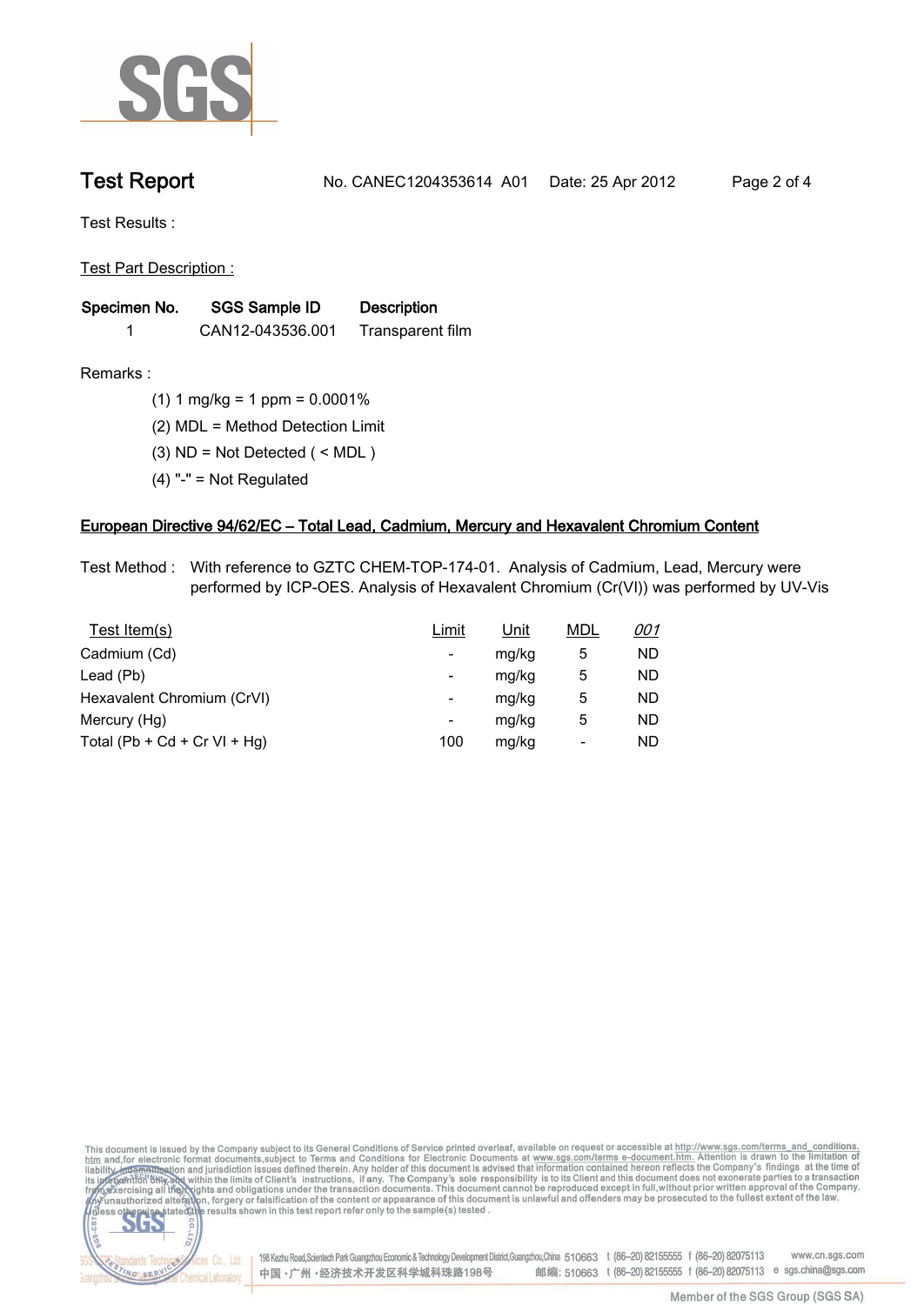

dards Teo

NG SER

Chemical Laboratory.

**Test Report. No. CANEC1204353614 A01 Date: 25 Apr 2012. Page 3 of 4.**

# **ATTACHMENTS Pb/Cd/Hg/Cr6+ Testing Flow Chart**

**1)** Name of the person who made testing: Bella Wang

2) Name of the person in charge of testing: Adams Yu



This document is issued by the Company subject to its General Conditions of Service printed overleaf, available on request or accessible at http://www.sgs.com/terms\_and\_conditions.<br>It and for electronic format documents,su **202** 

> 198 Kezhu Road,Scientech Park Guangzhou Economic & Technology Development District,Guangzhou,China 510663 t (86-20) 82155555 f (86-20) 82075113 www.cn.sgs.com Co., Ltd. 邮编: 510663 t (86-20) 82155555 f (86-20) 82075113 e sgs.china@sgs.com 中国·广州·经济技术开发区科学城科珠路198号